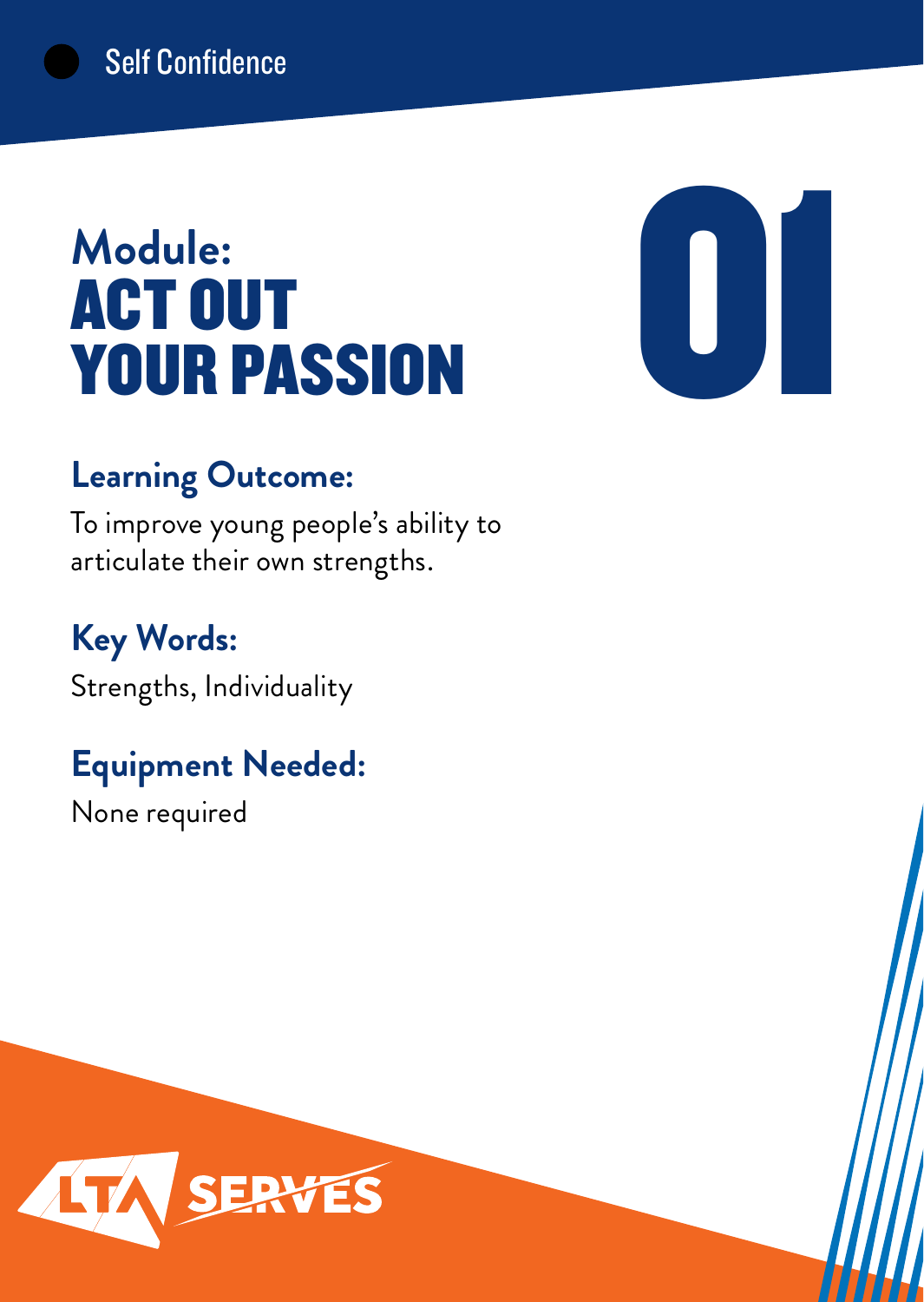One person in the group (selected at random) stands in the middle of the circle and acts out something they are good at. Each successive person acts out the previous acts and adds their own.

# **Serves Coaching Tips:**

Ask the group informal questions:

- How difficult was it to remember all the acts?
- For those waiting how did you feel?

Link these informal questions to a discussion about knowing your strengths and articulating them.

# TOP TIP:

Repeat the game and add a new rule each time; for example do it without speaking.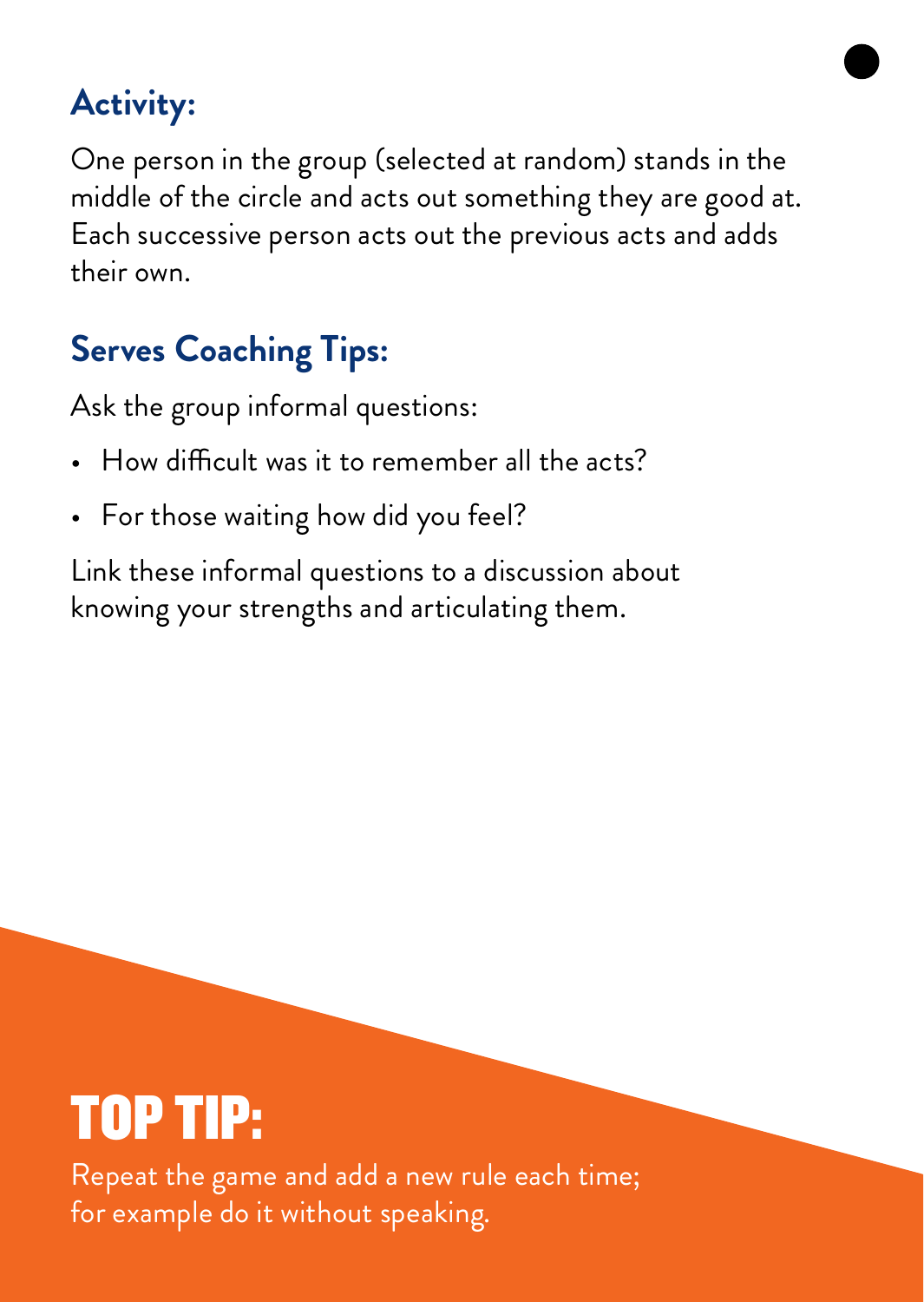# **Module:** 3 TEE TENNIS



### **Learning Outcome:**

To empower young people to translate their strengths into a set of values which develop an individual's attitude to change and growth

**Key Words:**

Strengths, Values

# **Equipment Needed:**







### Cones Balls Rackets

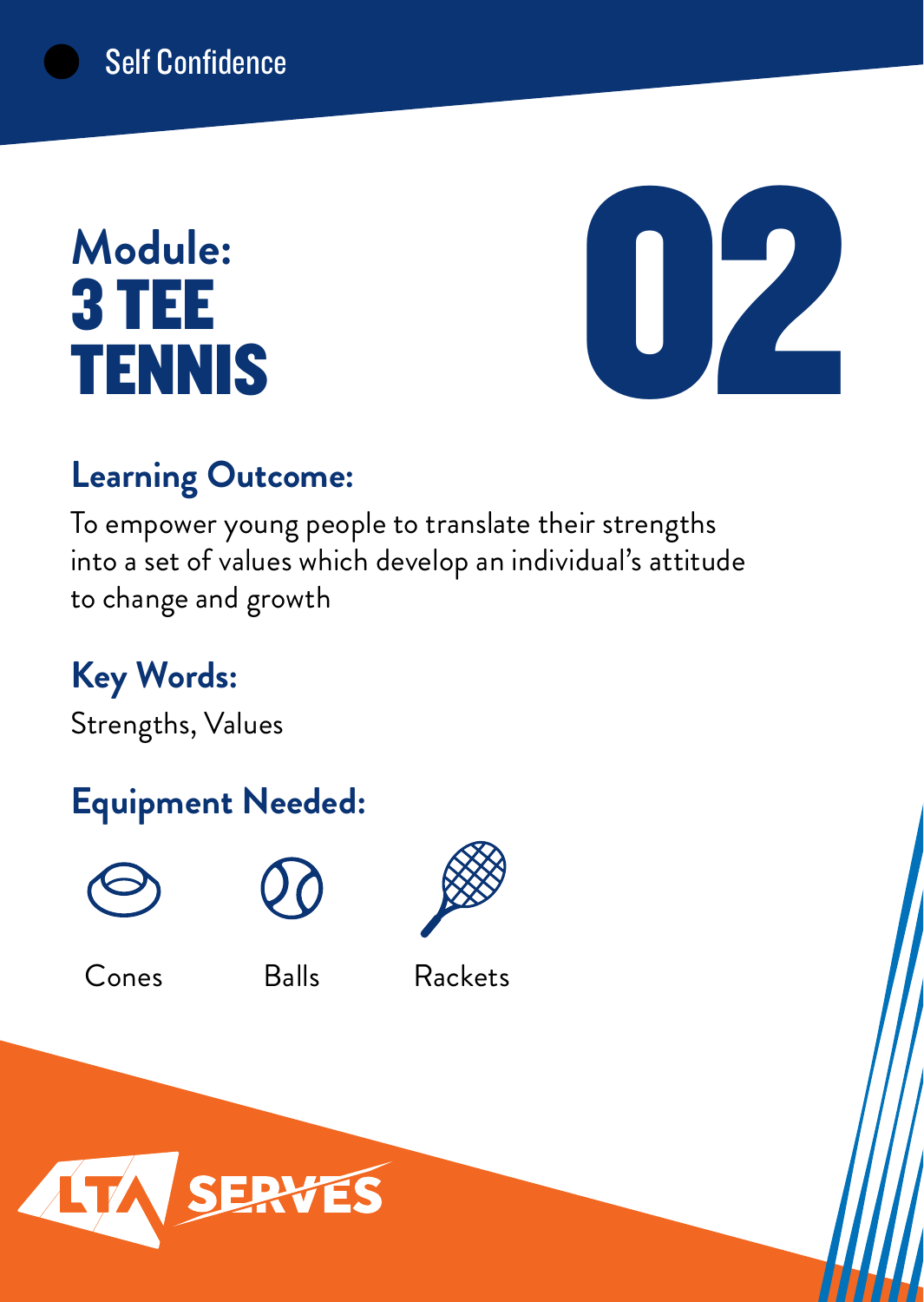Divide the group into 2 teams (one attacking and one defending). They must decide on a team name that represents their values as a group. One attacking player comes forward and hits each tennis ball off the tee (cone) and then runs between two markers, 1 point for each run. As soon as all 3 balls have been hit, 3 defenders run to pick up 1 tennis ball and 1 cone and place it back to its original starting point. Once all the attacking team have had a turn, the teams swap over. The team with the most points win.

# **Serves Coaching Tips:**

Ask the group informal questions:

- What tactics did you use?
- Why did you pick your team name?

Link these informal questions to formal questions about:

- Why are values important in life?
- Where do our values come from?

# TOP TIP:

When attacking players hit the 3 tennis balls off the tee ask them to use the forehand, backhand and freestyle one hit to encourage tennis shots. Vary the shuttle runs i.e. side steps.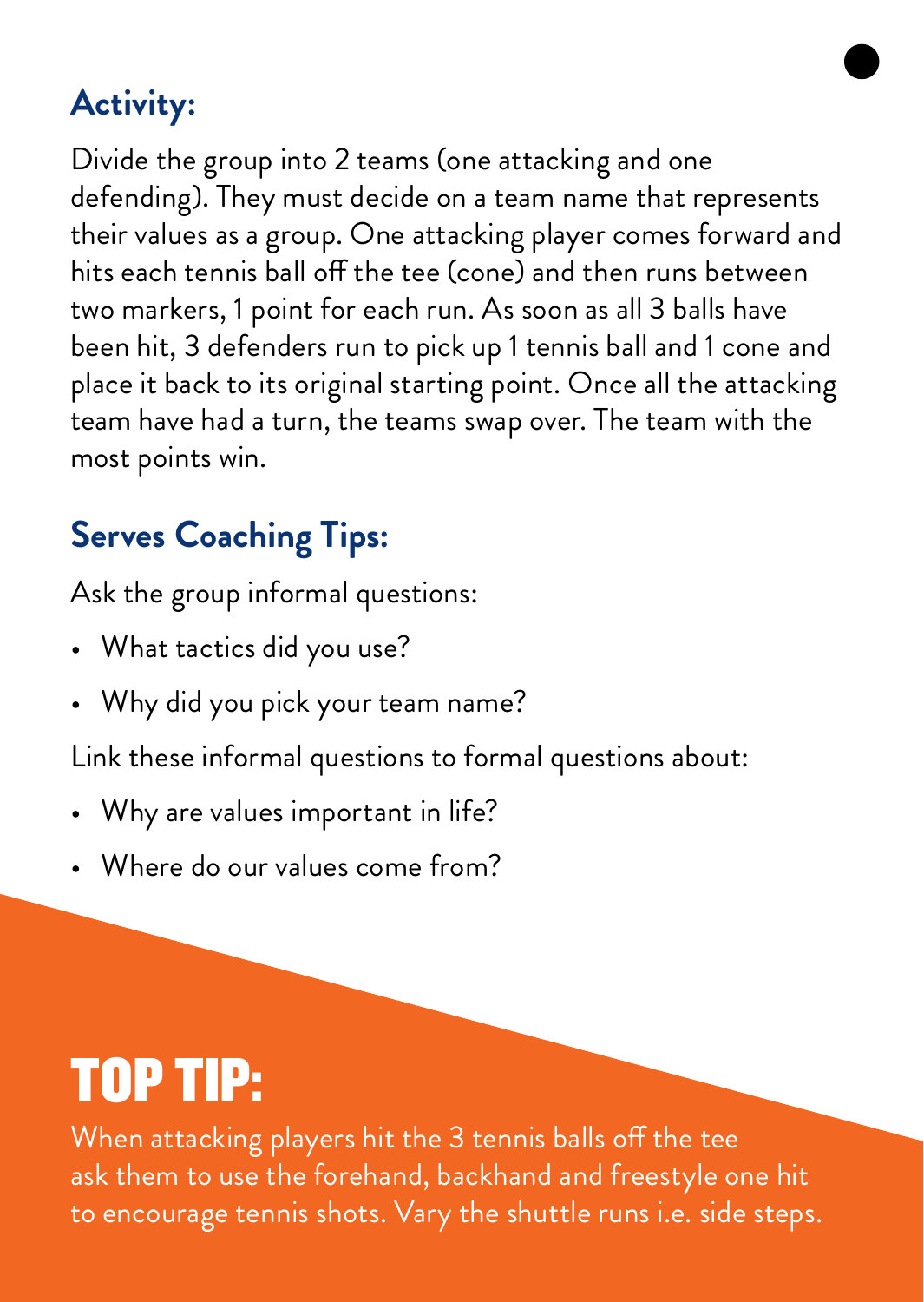# **Module:** THE ELIMINATOR CHALLENGE



### **Learning Outcome:**

To increase young people's ability to work as an individual and as a team

# **Key Words:**

Teamwork, Ability, Confidence

# **Equipment Needed:**









Cones

Balls Rackets Tennis

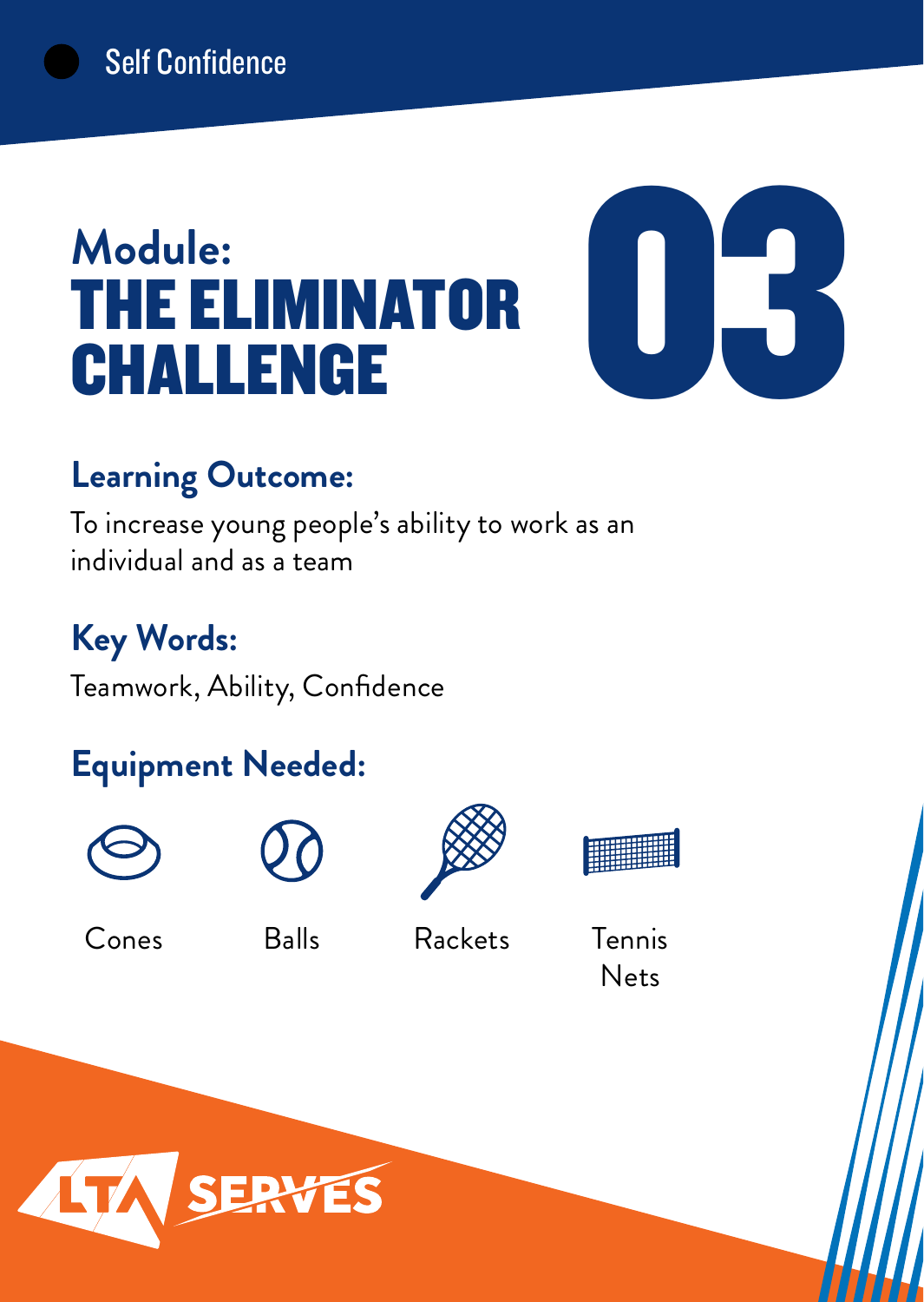Divide the group into two teams and select a captain. Each team completes the tennis eliminator challenge; half the team take on tennis endurance drills and the other half one by one complete an obstacle course. If a player drops the ball in an endurance test the player doing the obstacle course starts again. The first team to complete the challenge wins.

# **Serves Coaching Tips:**

Ask the group informal questions:

- Why did you split the team in this way?
- Would you do anything different next time?

Link these informal questions to a discussion about strengths as an individual and strengths as a team and using them to achieve a goal.

# TOP TIP:

At the start of the challenge ask each of the captains a quiz question, whoever answers correctly gains a 10 second head start.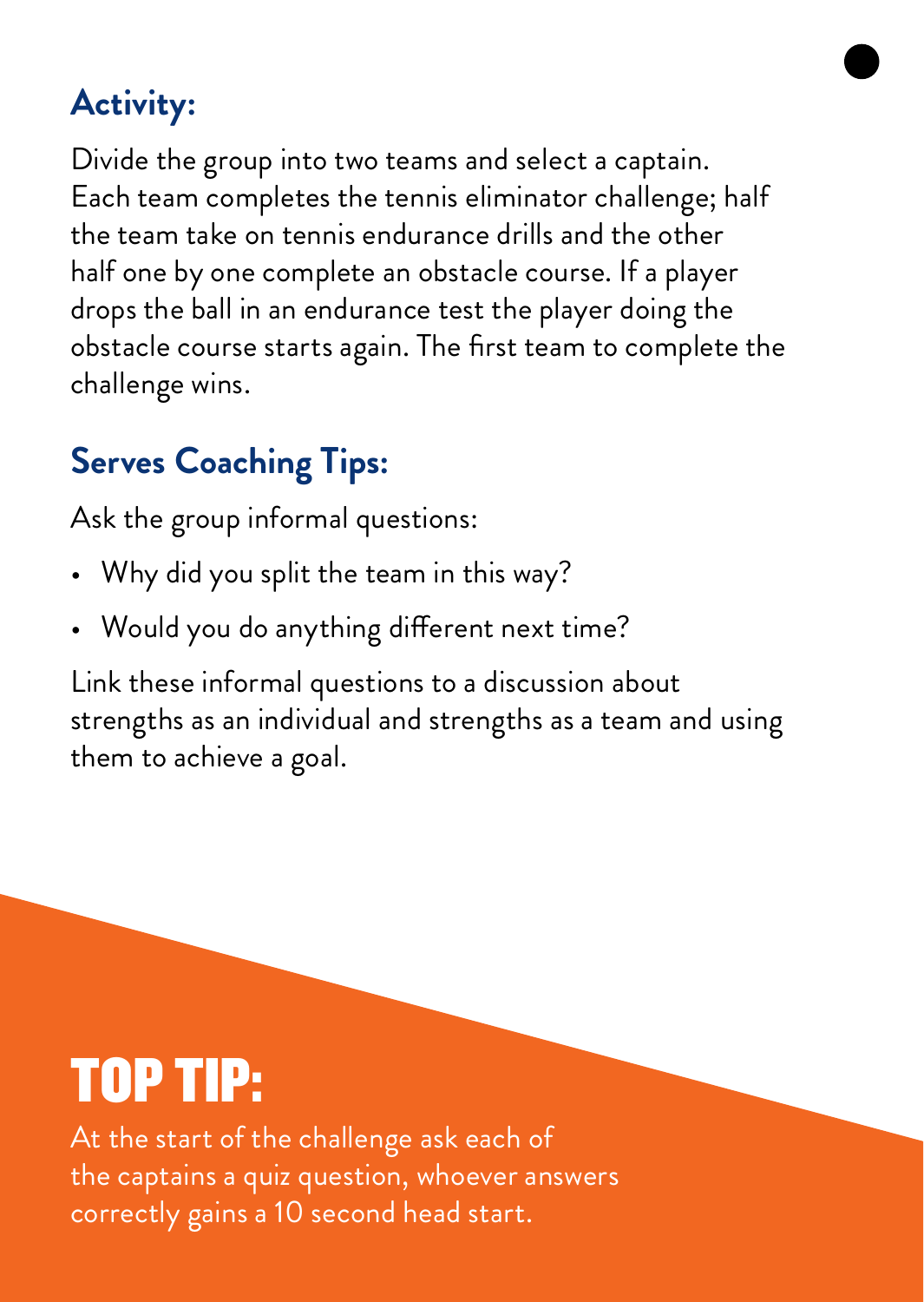# 04

# **Module:** TARGETS

### **Learning Outcome:**

To improve young people's ability to identify skills in themselves that need development

**Key Words:** Skills, Targets

# **Equipment Needed:**











Balls Rackets Tennis Cones Balls Rackets Tennis Buckets

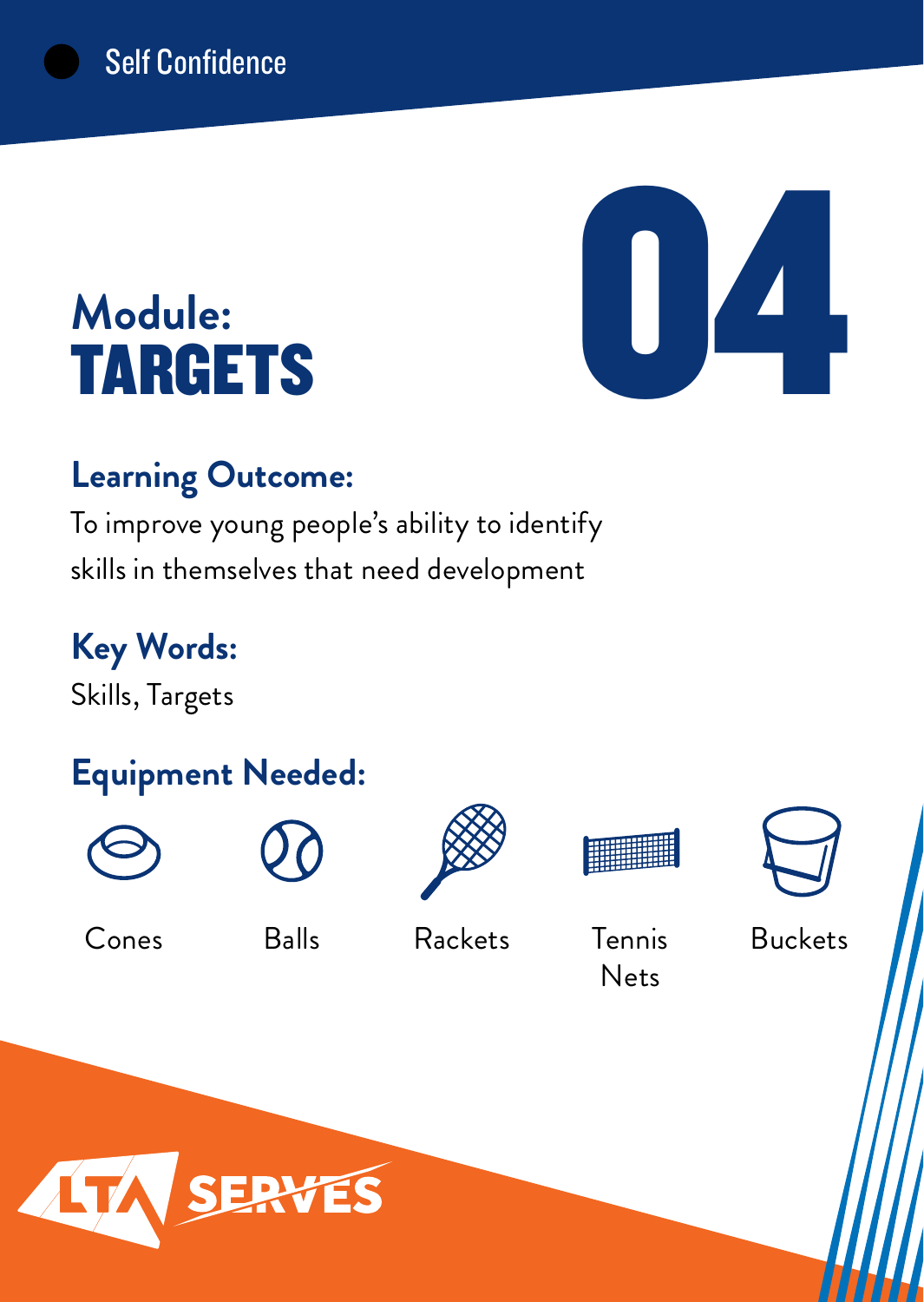Layout targets on one side of the tennis court. Young people work in pairs, they each have three balls to hit the ball over the net and hit the targets. There are different points for each target. Play a few times and encourage the group to beat their scores.

# **Serves Coaching Tips:**

Ask the group informal questions:

- Which targets were most difficult?
- How did you adjust?

Link these informal questions to a discussion about identifying ways to achieve more difficult targets in life.

# TOP TIP:

Add the Tennis Bucket Challenge; divide the group into two teams (different colour tennis balls for each team), the team with the most balls in the bucket wins!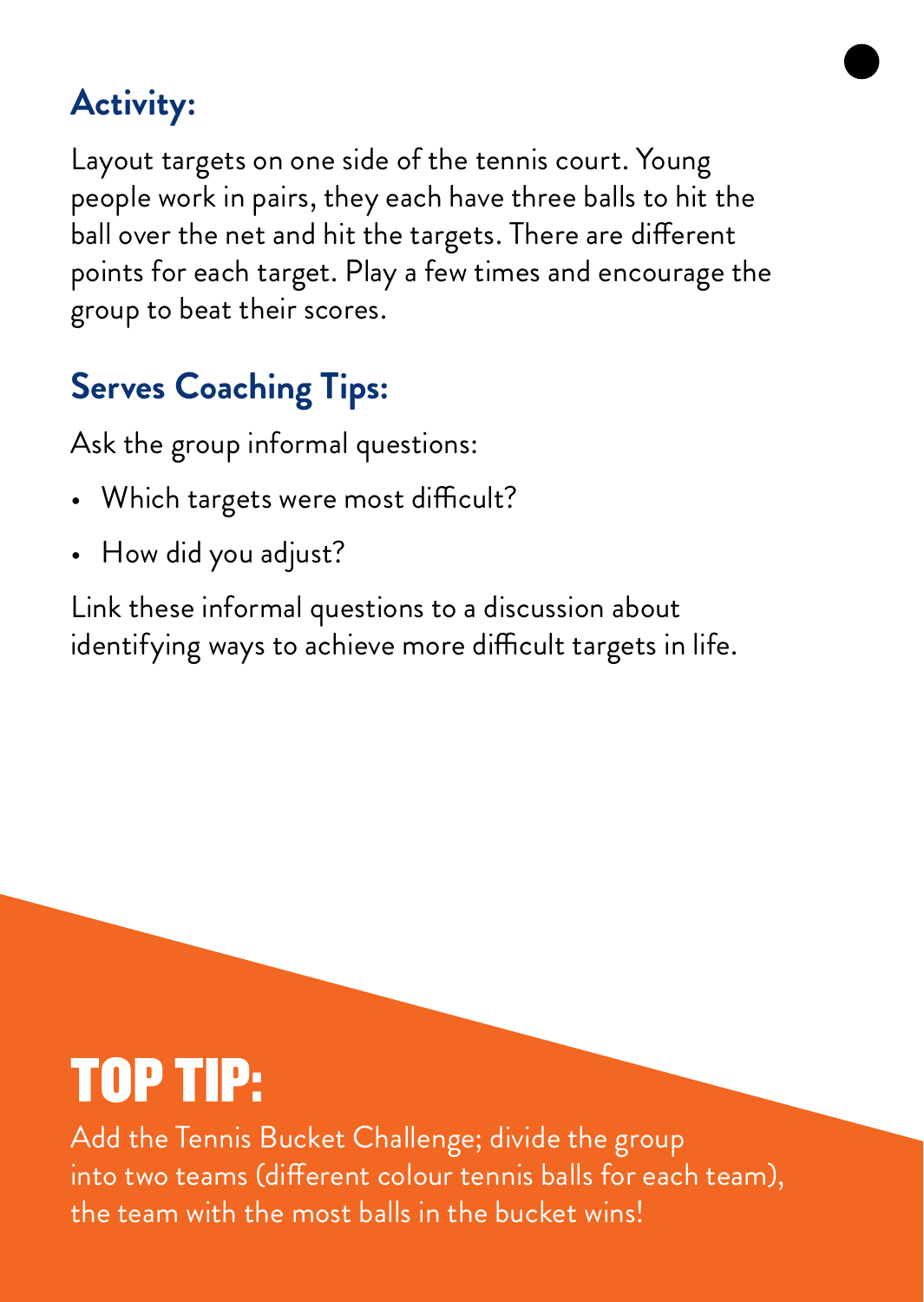# **Module: CROSS** THE RIVER



### **Learning Outcome:**

To increase young people's ability to focus on small goals to achieve immediate success

**Key Words:** Focus, Goals, Success

# **Equipment Needed:**







Buckets Balls Throw Down Lines

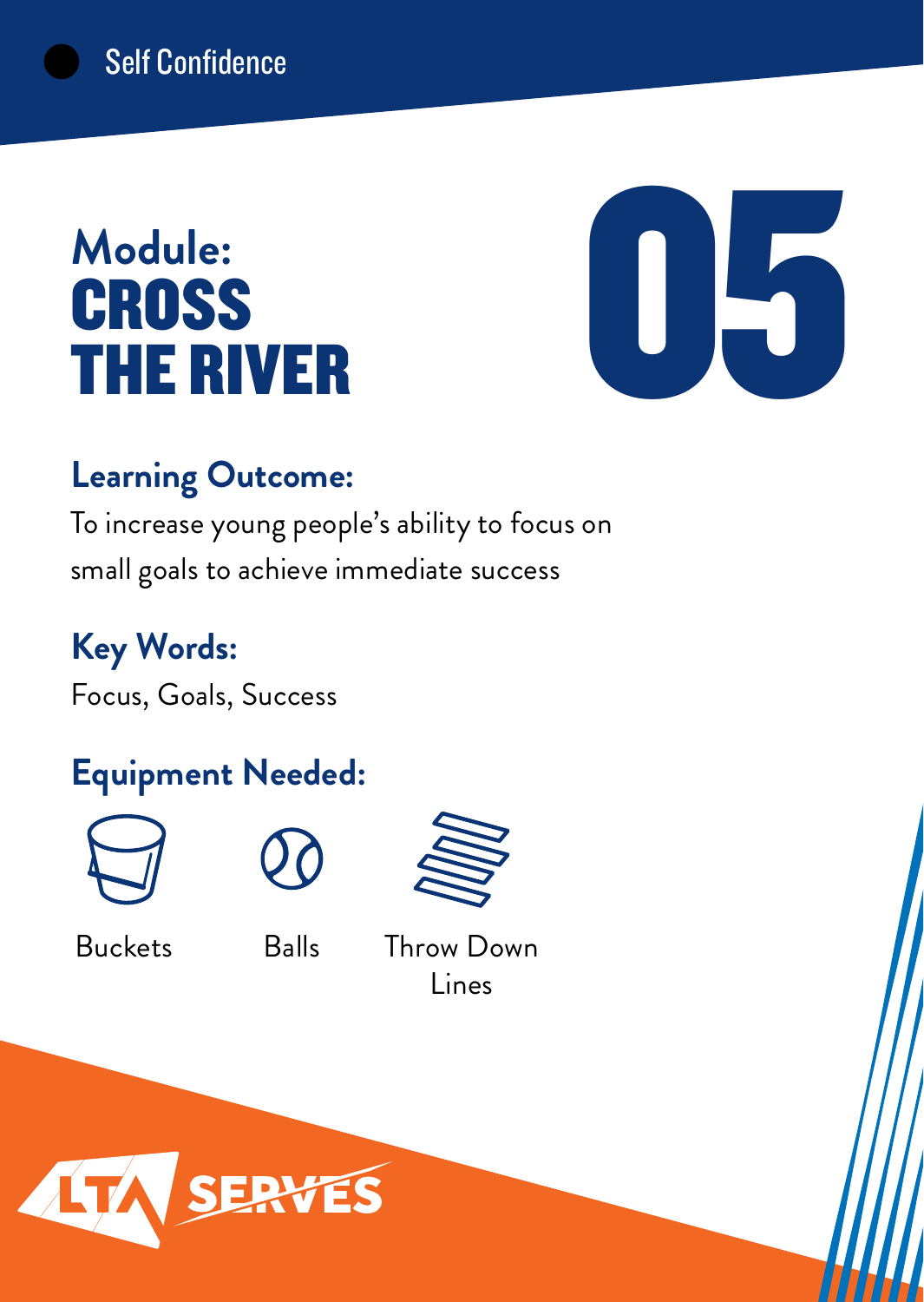Divide the group into teams and ask the group to select a captain. Using throw down lines, young people must work together in teams to get across the river without touching the floor. They must also transfer a tennis racket and a tennis ball to the other side without dropping it. If anything or anyone touches the ground, the team starts again. First team that crosses the river wins.

# **Serves Coaching Tips:**

Ask the group informal questions:

- Did you have a strategy?
- Did everyone agree the strategy?

Link these informal questions to formal questions about goalsetting:

- How do you plan your own goals?
- What can help you achieve your goals for quicker success?

# TOP TIP:

Challenge the group by introducing the non-verbal rule in the game, only the captain can speak.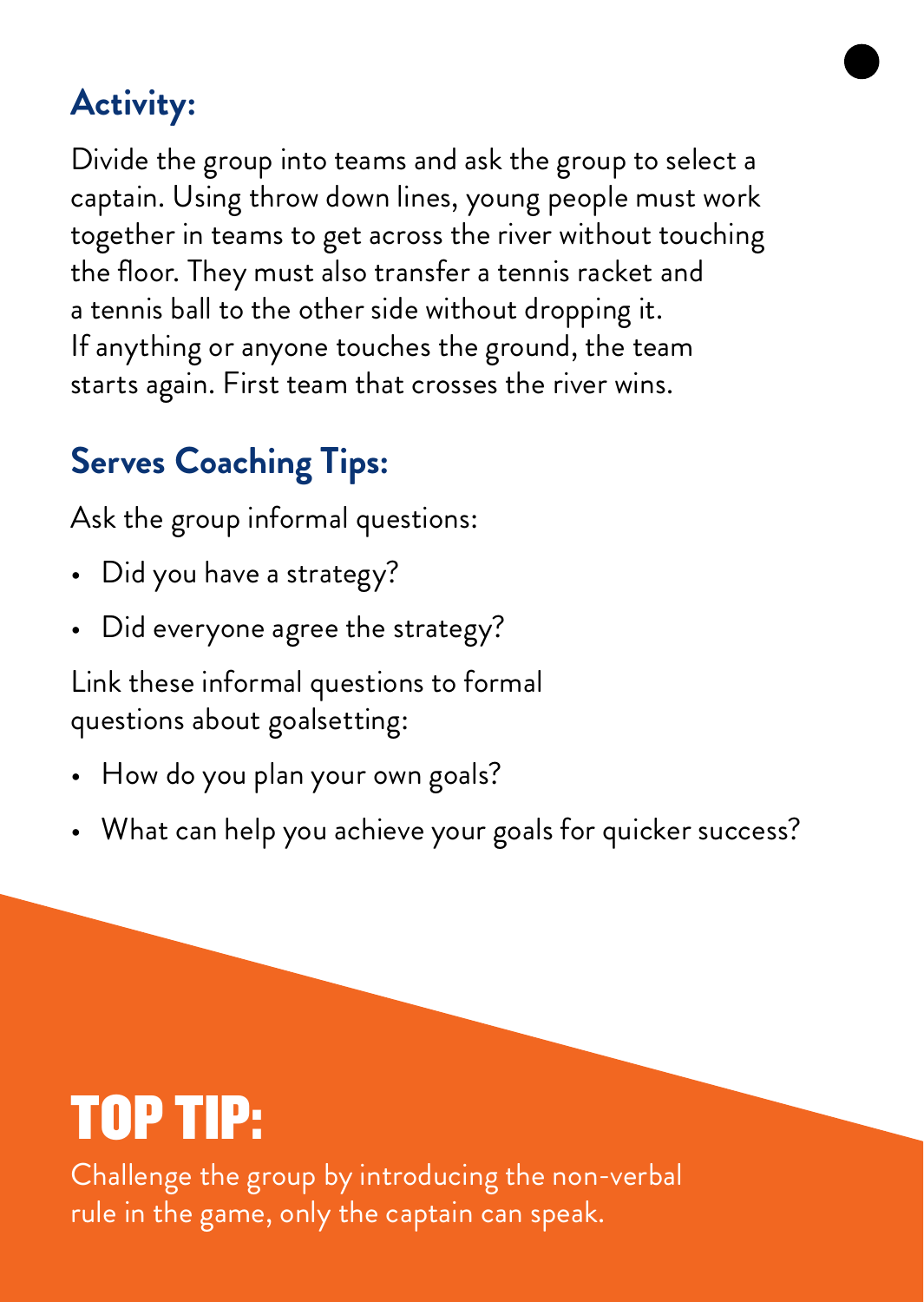# **Module:** FREESTYLE CHALLENGE



### **Learning Outcome:**

To increase young people's ability to commit to a task until completed

**Key Words:** Teamwork, Commitment, Focus

# **Equipment Needed:**

None required

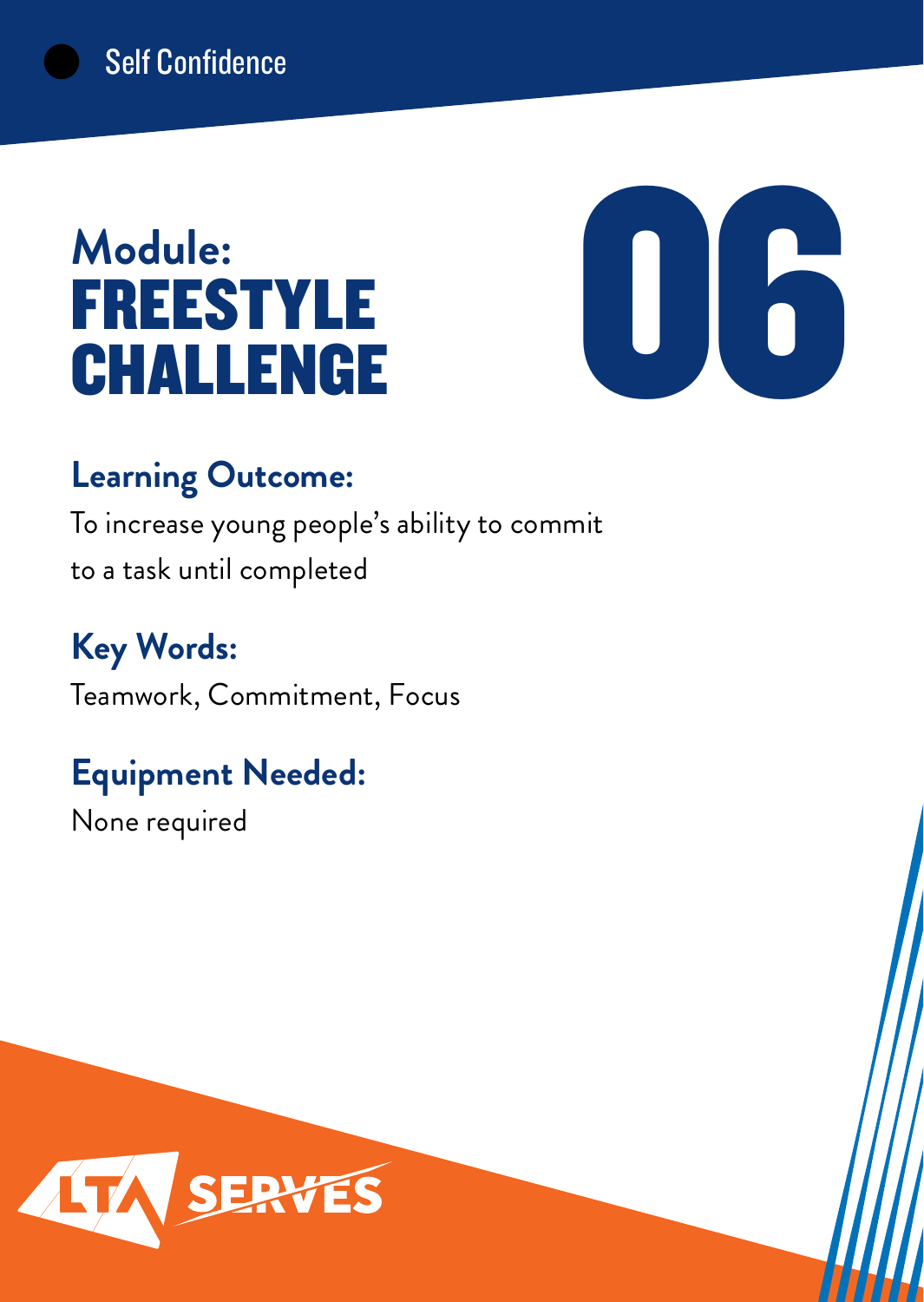Divide the group into teams, each team develops a freestyle trick shot. Each team member should contribute a freestyle trick and encouraging them to work as a team but also focus on their own contribution.

# **Serves Coaching Tips:**

Ask the group informal questions:

- How do you feel the performance went?
- Was everyone involved?

Link these informal questions to a discussion about focus and practice.

# TOP TIP:

Invite the teams to select a song/piece of music for their performance that represents them as a team. Video their trick shots!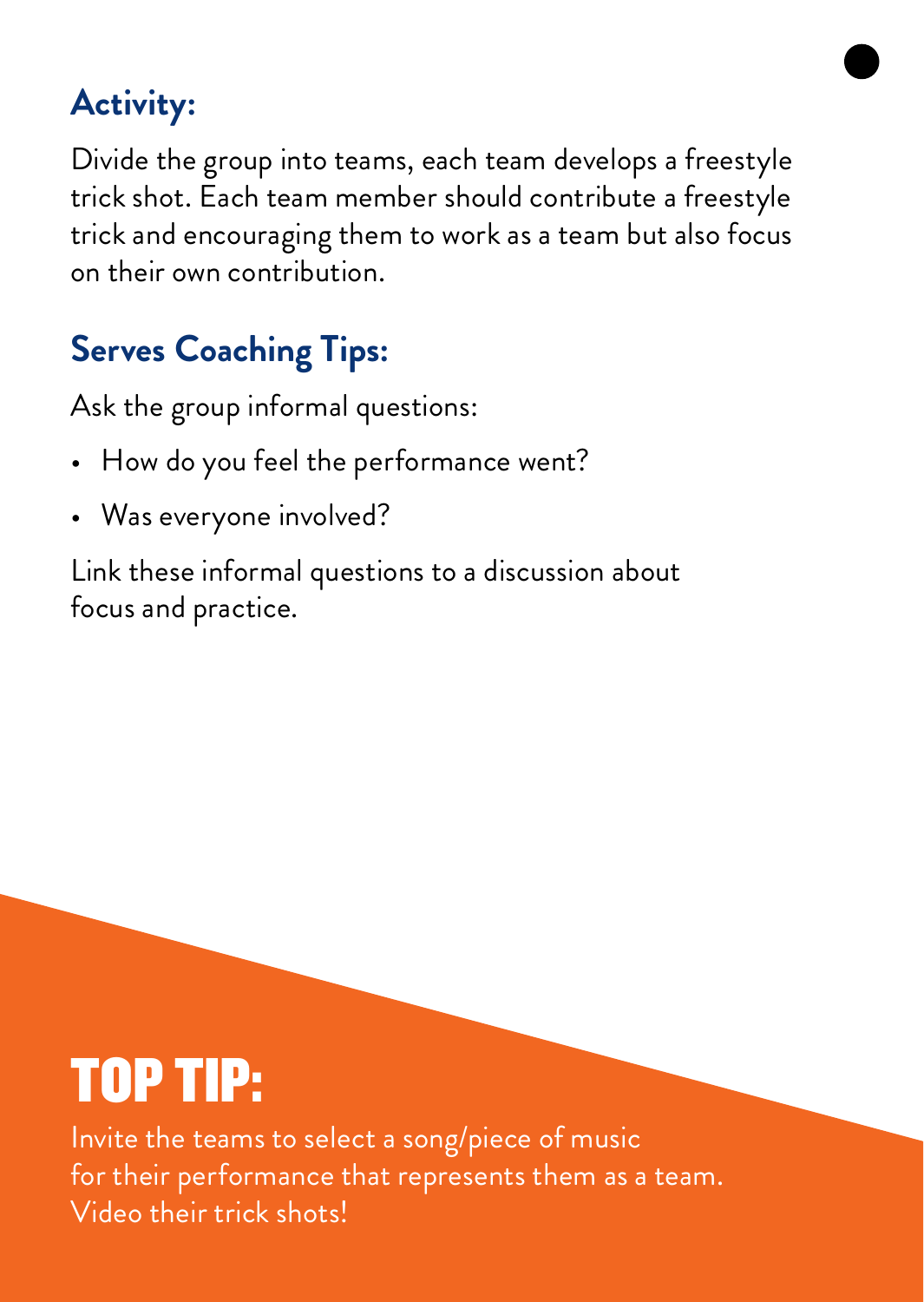

# **Module: DISTRACTION**

### **Learning Outcome:**

To improve young people's ability to react to tougher challenges

# **Key Words:**

Reaction, Listening, Thinking

# **Equipment Needed:**





Balls Rackets

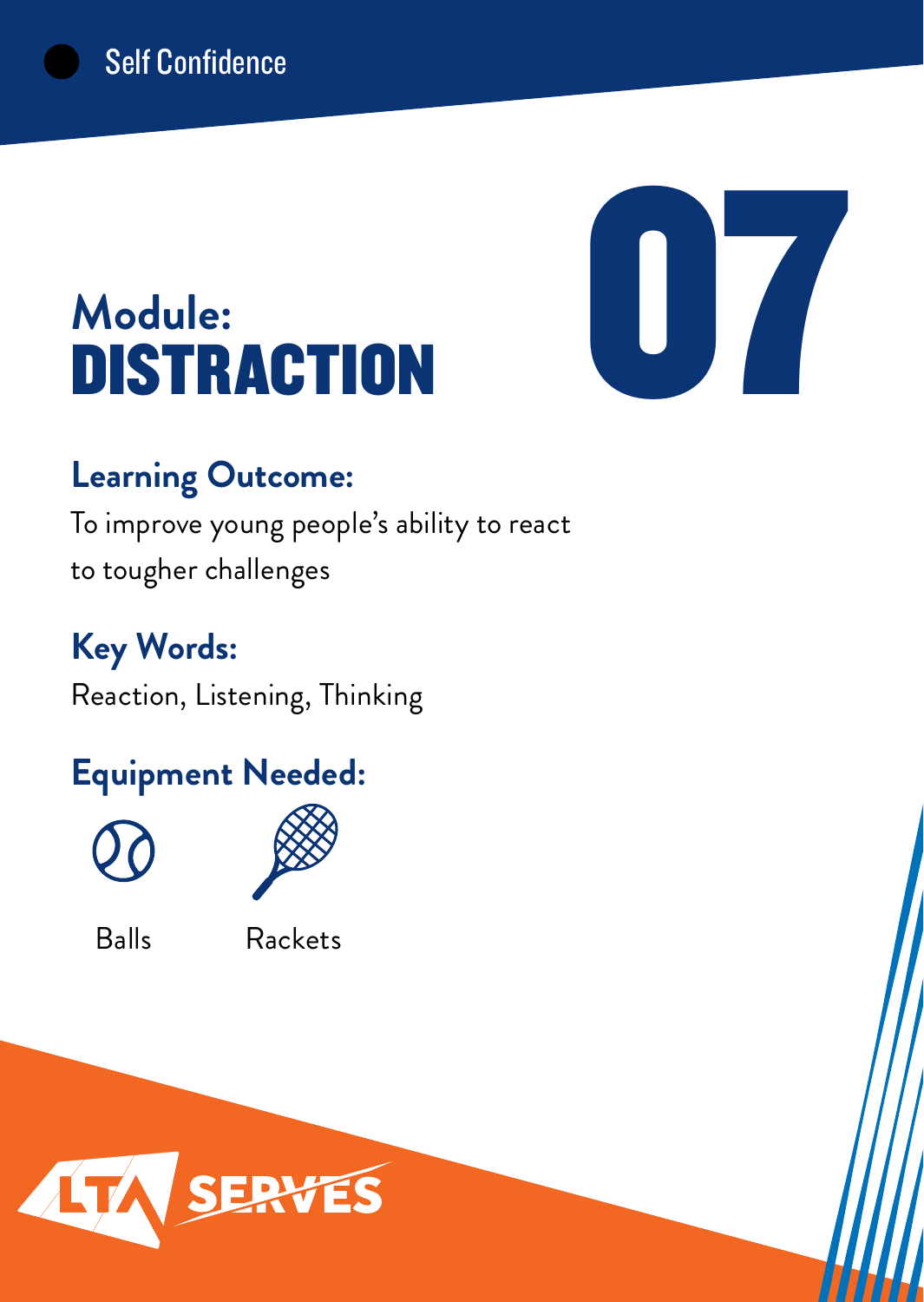Ask the group to line up on the baseline, the coach give instructions of tennis shots and young people demonstrate the opposite shot, for example when the coach says 'forehand' the young people do a backhand or when the coach says 'volley' the young people do a slice.

# **Serves Coaching Tips:**

Ask the group informal questions:

- How easily were you distracted?
- Did you react too quickly?

Link these informal questions to a discussion about thinking before reacting and how this can help us in life.

# TOP TIP:

Invite young people to take the coaches place and add distraction suggestions to challenge the group further.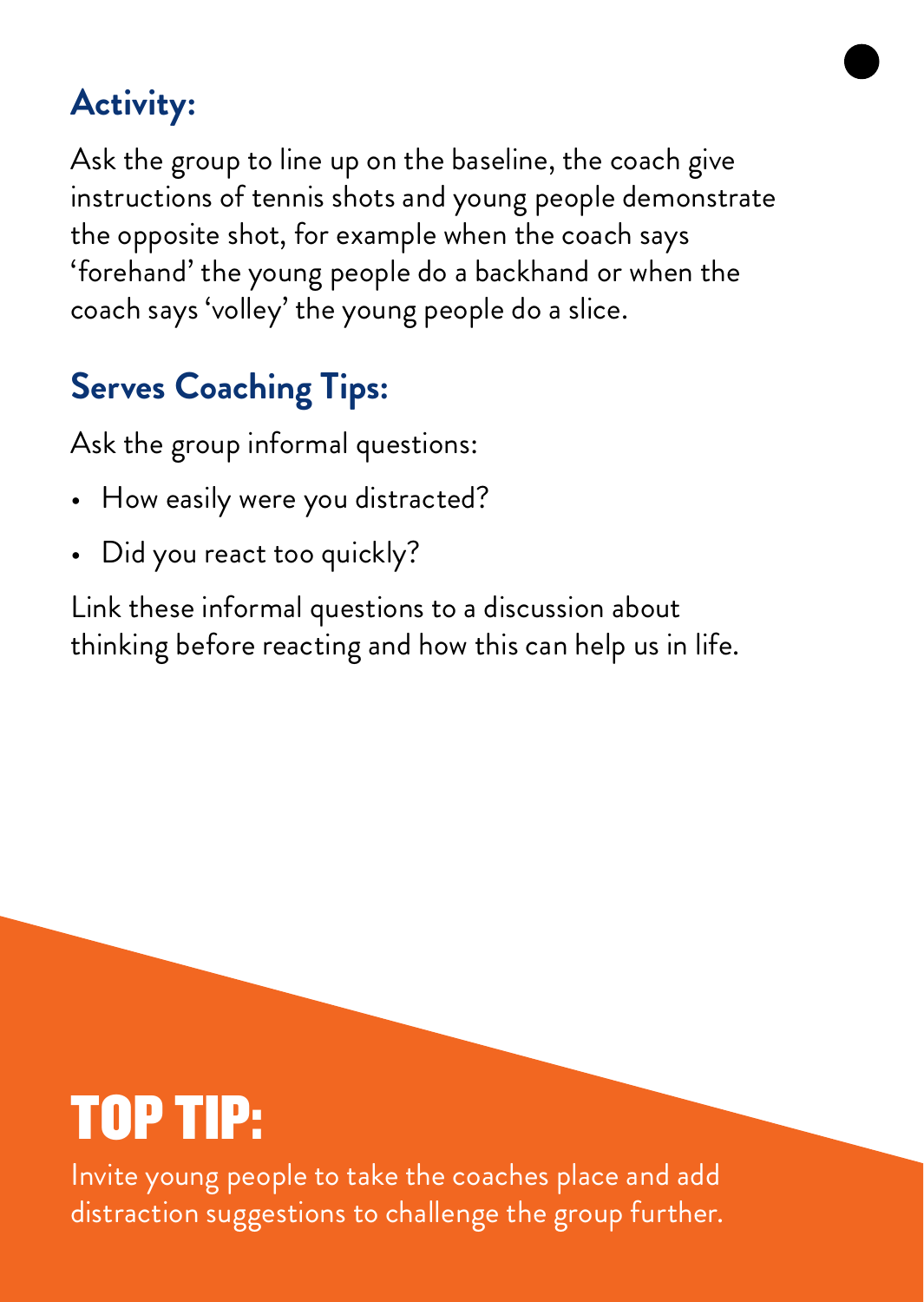# **Module:** RANKING UP



### **Learning Outcome:**

To increase young people's understanding on how to build on small targets to develop bigger goals

# **Key Words:**

Hard work, Determination, Commitment

# **Equipment Needed:**







Cones

Balls (2 colours)

Rackets Tennis

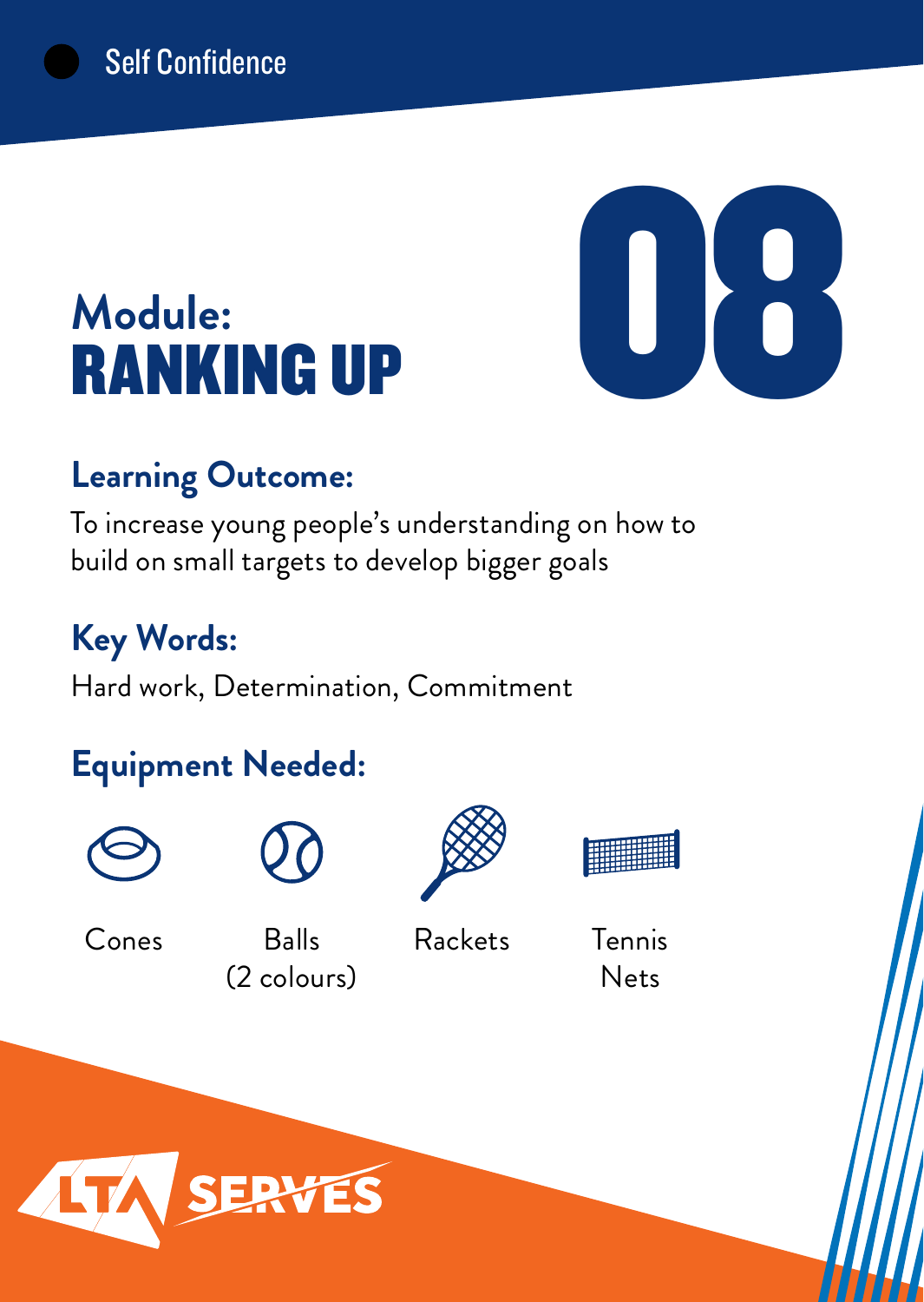Young people work in pairs, and must clear two serves into target zones, starting with large target zones as Novak Djokovic, then harder target zones as they move to Roger Federer, to Rafael Nadal and then to Andy Murray.

This continues for the allotted time or until everyone becomes Andy Murray.

# **Serves Coaching Tips:**

Ask the group informal questions:

- How many shots did it take to get to be Andy Murray?
- How easily did you move through the zones?

Link these informal questions to a discussion about doing the basics well and developing them into bigger goals.

# TOP TIP:

Introduce the 'ace off'. In teams young people have 60 seconds to score as many aces in a target zone. The team that scores the most wins.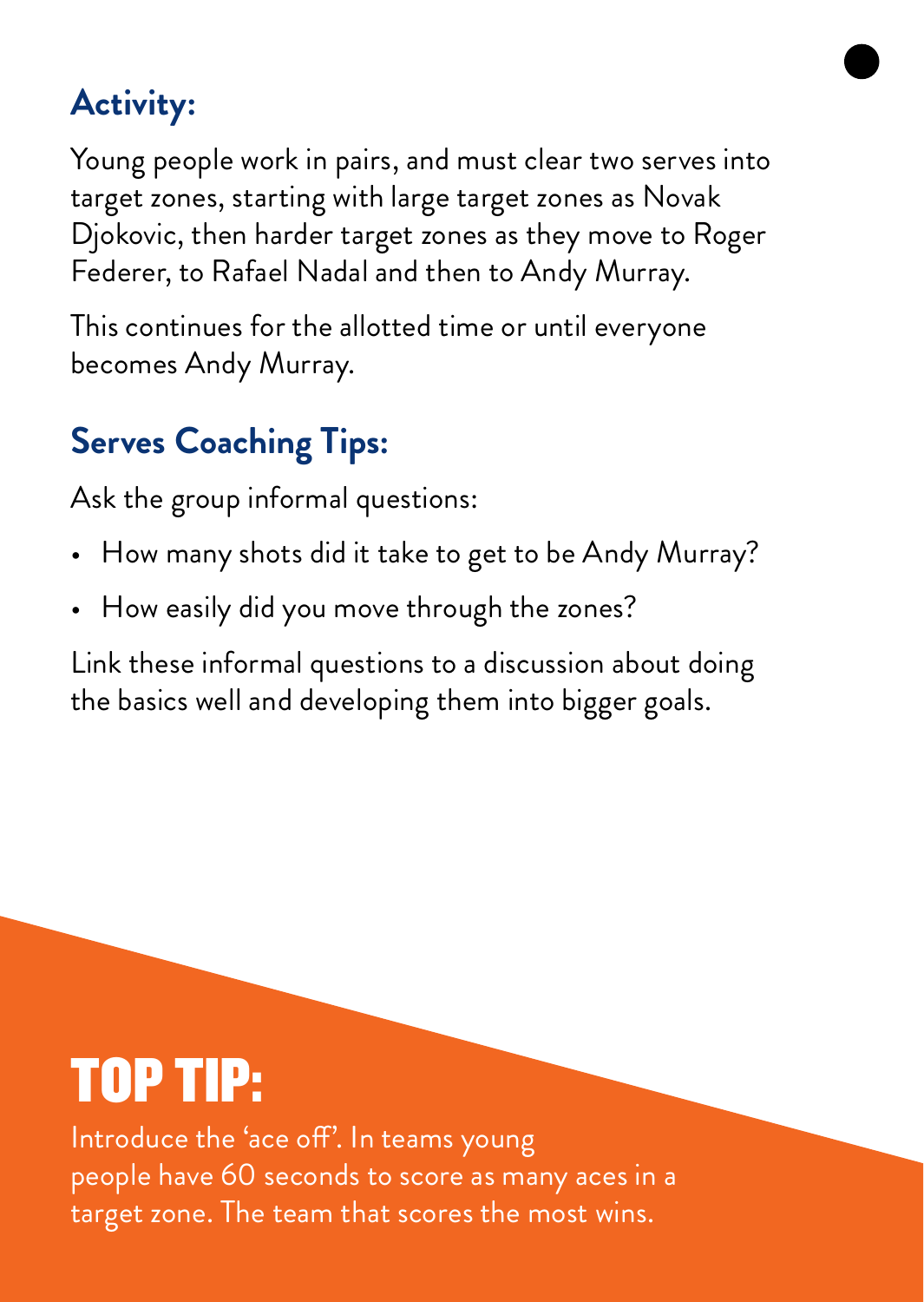# **Module:** MAGIC RALLY

# **Learning Outcome:**

To develop young people's ability to celebrate success by reflecting on their journey of development and discuss continued commitment

# **Key Words:**

Success, Journey, Commitment

# **Equipment Needed:**





**BURNING** 

4

Balls Rackets Tennis